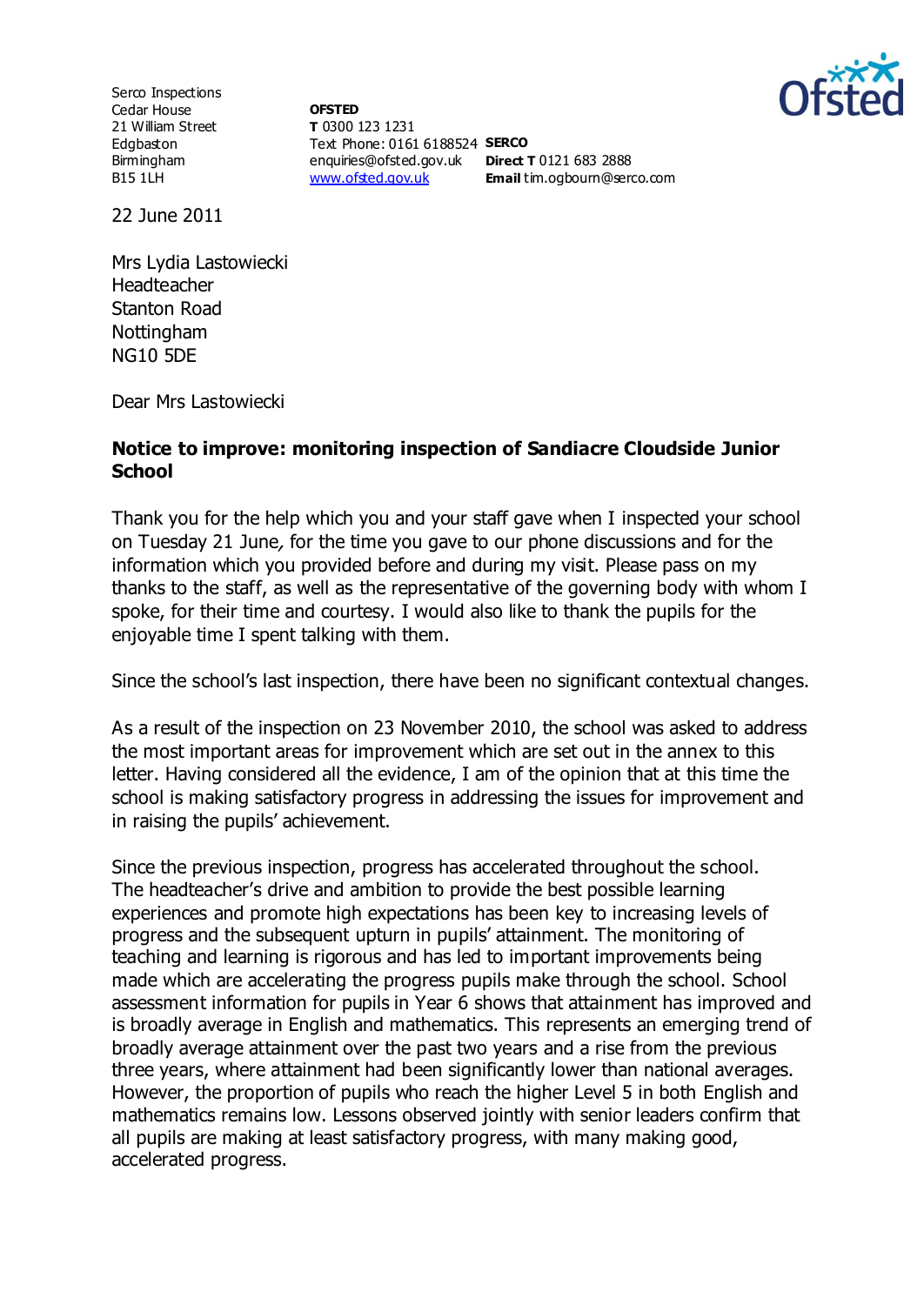

The quality of teaching has improved significantly since the last inspection. The school's monitoring indicates that teaching is at least satisfactory with over half of lessons good or better. All lessons have good features. Teaching is well focused on what pupils with different abilities should achieve. There are good strategies for engaging the pupils and for developing their independent learning skills. Assessment information is beginning to be used effectively to inform planning and track the pupils' progress. Teachers are making good use of short-term targets to guide the pupils' improvement. The best teaching is well paced, sharply focused and builds well on the pupils' prior learning. In these lessons there is a good balance of teacher input and independent activities. The understanding of more-able pupils is skilfully assessed and promoted through effective questioning. Teaching assistants are well informed and understand what different pupils should achieve. The school is aware of the need to develop greater consistency in planning. The school has also correctly identified that a review of the marking policy should be carried out next term.

All staff have received training on problem solving, with a focus on linking problem solving to information and communication technology (ICT) and as a strategy for extending more-able pupils. As a result, staff are developing greater confidence in teaching problem solving and have access to improved resources. A number of initiatives have been introduced to develop greater opportunities for extended writing and purposeful writing. For example, in a Year 5 lesson, pupils were developing their persuasive writing skills by writing letters to pupils in Year 2, whom they will buddy in September.

The governing body has worked hard to develop its role since the last inspection. Governors are regular visitors to school and are playing a more active role in all aspects of school life. The governing body has welcomed the good support and training received from the local authority (LA) in developing its monitoring and evaluation role. It is now becoming more involved in the ongoing evaluation of the school's work and is developing a clearer understanding of what needs to be done to secure the necessary improvements. Consequently, it is developing greater confidence in holding leaders to account.

The LA's statement of action meets requirements and correctly identifies the priorities required for school improvement. The school appreciates the good support provided by the LA, particularly the challenge and guidance of the School Improvement Partner.

I hope that you have found the visit helpful in promoting improvement in your school. This letter will be posted on the Ofsted website.

Yours sincerely

Dorothy Bathgate **Her Majesty's Inspector**